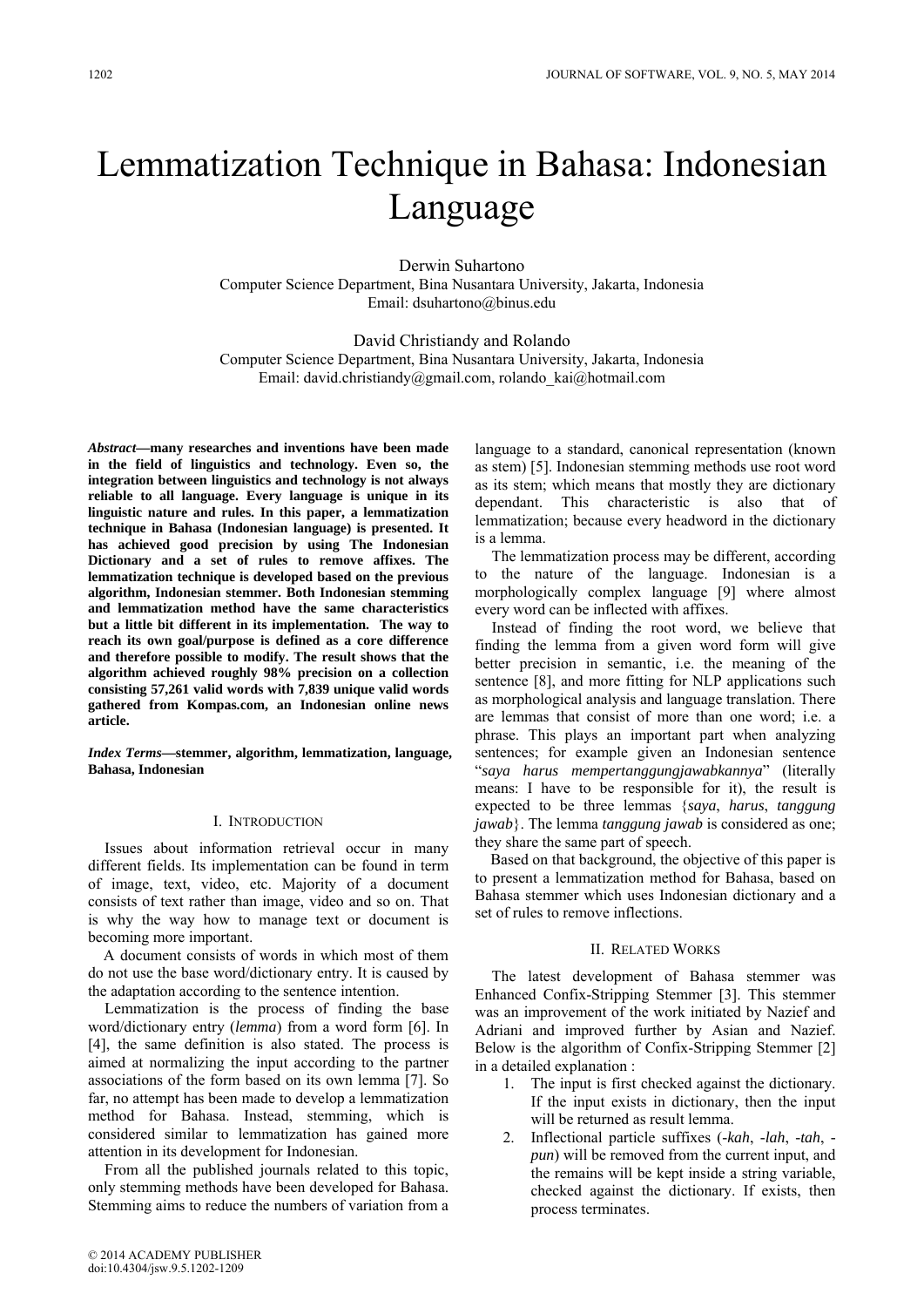- 3. Inflectional possessive pronoun (*-ku*, *-mu*, *-nya*) will be removed from the string variable, and checked against the dictionary. If exists, process terminates.
- 4. Derivational suffixes (*-i*, *-kan*, *-an*) will be removed from the string variable, and checked against the dictionary. If exists, process terminates.
- 5. This step focuses on removing the derivational prefixes (*beN-*, *di-, ke-, meN-, peN-, se-, teN-*) from the string variable. Notice the uppercase *N* is a wildcard; it can be any alphabets (a-z). Step 5 is recursive, because in Indonesian morphology derivational prefix can be stacked. Some prefixes (*di-, ke-, se-*) are considered simple, because in practice they do not change the lemma. On the other hand, the other prefixes (*beN-, meN-, peN-, teN-*) do change the lemma, and differs according to the first letter of the lemma. These transformations and variants are listed on the rule tables below.

TABLE 1. PREFIX STRIPPING RULE SET FOR *BE-*

| Rule | Construct    | Return                                                                |  |  |  |
|------|--------------|-----------------------------------------------------------------------|--|--|--|
|      | berV         | $ber-V$   $be-rV$                                                     |  |  |  |
| 2    | berCAP       | ber-CAP Where $C!=r'$ and $P!=er'$                                    |  |  |  |
| 3    | berCAerV     | ber-CAerV Where C!='r'                                                |  |  |  |
| 4    | belajar      | bel-ajar                                                              |  |  |  |
| 5    | $beC_1erC_2$ | be-C <sub>1</sub> erC <sub>2</sub> Where C <sub>1</sub> !={'r'   'l'} |  |  |  |

TABLE 2. PREFIX STRIPPING RULE FOR *TE-*

| Rule | Construct    | Return                                                        |  |  |
|------|--------------|---------------------------------------------------------------|--|--|
| 6    | $terV_{}$    | ter- $V_{}$   te-r $V_{}$                                     |  |  |
| 7    | terCerV      | ter-cer $V_{\cdots}$ Where $Cl = r'$                          |  |  |
| 8    | terCP        | ter-CP Where $C!=$ 'r' and $P!=$ 'er'                         |  |  |
| q    | $teC_1erC_2$ | te-C <sub>1</sub> erC <sub>2</sub> Where C <sub>1</sub> !='r' |  |  |

TABLE 3. PREFIX STRIPPING RULE FOR *PE-*

| Rule | Construct      | Return                                                         |  |  |
|------|----------------|----------------------------------------------------------------|--|--|
| 20   | $pe\{w v\}V$   | $pe-\{w y\}V$                                                  |  |  |
| 21   | perV           | $per-V$   $pe-rV$                                              |  |  |
| 22   | perCAP         | per-CAP where $C!=r'$ and $P!=er'$                             |  |  |
| 23   | perCAerV       | per-CaerV where $C!=r'$                                        |  |  |
| 24   | $pem{b f v}$   | $pem-\{b f v\}$                                                |  |  |
| 25   | $pem{Y V}$     | $pe-m{f}rV V$   $pe-p{f}rV V$                                  |  |  |
| 26   | $pen{c d j z}$ | $pen-\lbrace c d i\rangle \dots$                               |  |  |
| 27   | penV           | $pe-nV$   $pe-tV$                                              |  |  |
| 28   | $peng{g h q}$  | $peng - \{g h q\}$                                             |  |  |
| 29   | pengV          | $peng-V$   $peng-kV$                                           |  |  |
| 30   | penyV          | $peny-SV$                                                      |  |  |
| 31   | pelV           | pe-IV Except: "pelajar" return                                 |  |  |
| 32   | peCP           | "aiar"<br>pe-CP where C!= $\{r w y l m n\}$ and<br>$Pl = 'er'$ |  |  |
| 33   | peCerV         | per-CerVwhere $C = \{r w y 1 m n\}$                            |  |  |

TABLE 4. PREFIX STRIPPING RULE FOR *ME-*

| Rule | Construct        | Return                    |  |  |
|------|------------------|---------------------------|--|--|
| 10   | $me\{ r w y\}V$  | me- $\{  r w y\}V$        |  |  |
| 11   | mem ${b f v}$    | mem- $\{b f v\}$          |  |  |
| 12   | mempe $\{r l\}$  | mem-pe                    |  |  |
| 13   | mem $\{rV V\}$   | me-m{rV V}   me-p{rV V}   |  |  |
| 14   | $men{c d j z}$   | men- ${c d i z}$          |  |  |
| 15   | menV             | me-n $V_{}$   me-t $V_{}$ |  |  |
| 16   | meng ${g h q k}$ | meng- $\{g h q k\}$       |  |  |
| 17   | mengV            | meng- $V$   meng- $kV$    |  |  |
| 18   | menyV            | $meny-sV$                 |  |  |
| 19   | mempV            | mem-pV where $V!=$ 'e'    |  |  |

V stands for a vowel (a, i, u, e, o), C stands for consonant, A represents any alphabet character (a-z), and P represents a short fragment of words, such as '*er'*.

There are several termination conditions for this step:

- a. The prefix and the removed suffix are listed in the invalid affix pair table below (Table 5).
- b. The removed prefix is literally equivalent to previously removed prefix.
- c. The recursive limit for this step is three.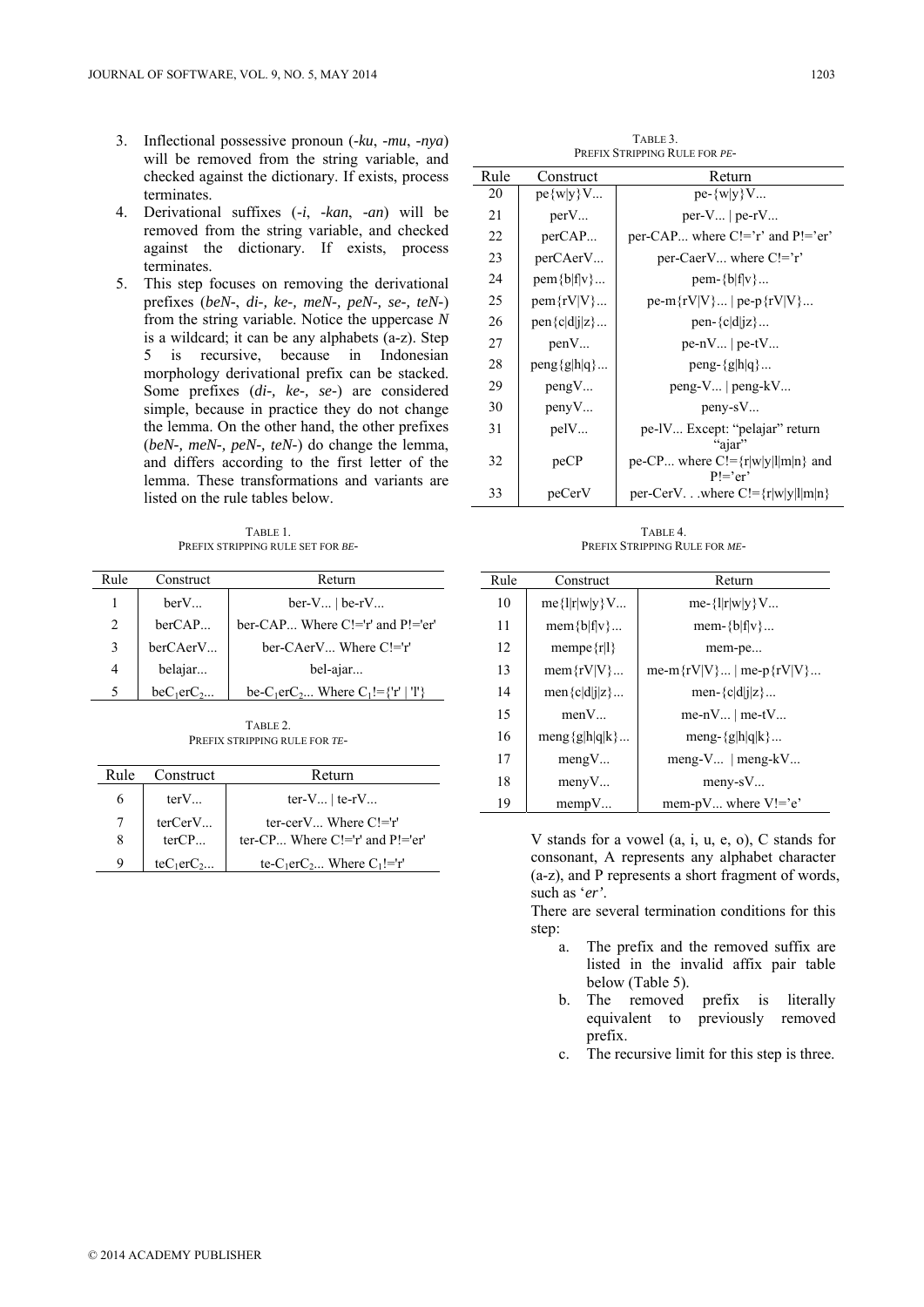TABLE 5. DISALLOWED PREFIX AND SUFFIX PAIRS; EXCEPT THE *KE-* AND *-I* AFFIX PAIR FOR THE ROOT WORD *TAHU*

| Prefix | Disallowed Suffixes |  |  |
|--------|---------------------|--|--|
| ber-   | -i                  |  |  |
| di-    | -an                 |  |  |
| ke-    | $-i$ and $-$ kan    |  |  |
| me-    | -an                 |  |  |
| ter-   | -an                 |  |  |
|        | -an                 |  |  |

The removed prefix will be recorded, and the string variable will be checked against the dictionary. If the string variable does not exist in the dictionary and no termination condition is satisfied, then step 5 will be repeated, with the string variable as input.

- 6. If the string variable is still not found after Step 5, then the rule tables will be examined whether recoding (p. 63) is possible. In the rule set, there are several rules that hold more than one output. Take rule 17 for example; *mengV* has two outputs: *meng-V* or *meng-kV*. In step 5, the first output (i.e. left one) will always be picked first, and this can cause error. Recoding is done to undo this kind of error by going back to step 5 where this output selection happens; and instead selects the other output.
- 7. If the string variable still remains unknown to the dictionary, then the original input word will be returned.

In order to solve the major error causes as stated above (i.e. non-root word in the lookup dictionary, incomplete dictionary, and hyphenated words), three approaches are suggested:

- 1. Improve dictionary quality by using different dictionary sources, and compare its accuracy with the previous dictionary.
- 2. Add extra rules to handle hyphenated words. The main idea used to construct this rule is, if a hyphenated word contains an exact same pair word (e.g. *bulir-bulir*) then it will be stemmed to *bulir*. This also applies for hyphenated word with affixes (e.g. *seindah-indahnya*); the affix will be removed first and then checked whether the pair word is *stemmable*.
- 3. Modification of rules, prefixes and suffixes:
	- a. Rules alteration for prefixes (*ter-*, *pe-*, *mem-*, and *meng-*) which has already been applied to the rule tables above. In detail, rule number 9 and 33 were added, rule number 12 and 16 were a modified version from the previous rule.
	- b. Prefix removal will be performed before suffix removal if a given word has an affix pair from the list below:
		- *be-* and *-lah*

| $\bullet$ | $be$ - and - $an$    |
|-----------|----------------------|
|           | <i>me</i> - and $-i$ |
|           | $di$ - and -i        |

- *pe-* and *-i*
- *ter-* and *-i*

Compared against Nazief with the same dataset, the modified Nazief achieves around 2-3% higher accuracy which approximately is 95% [3] extended the Confix-Stripping Stemmer by solving unhandled cases with specific prefix type (p. 151), listed below:

- 1. "mem-p" as in *mempromosikan*,
- 2. "men-s" as in *mensyukuri*,
- 3. "menge-" as in *mengerem*,
- 4. "penge-" as in *pengeboman*,
- 5. "peng-k" as in *pengkajian*,
- 6. Incorrect affix removal order, resulting in unstemmed input. For example the word *pelaku* is overstemmed because of the "*-ku*" on the last part of the word is considered as an inflectional possessive pronoun suffix. Other example is the word *pelanggan*, which is overstemmed because the "*-an*" part on the last is considered as a derivational suffix.

In order to solve the cases above, suggested two improvements [3] :

- 1. Rules modification and addition to the rules table, in order to fit the specific unhandled cases above.
- 2. Extra process of stemming, which is called *loopPengembalianAkhiran* (p. 151), henceforth referenced as LPA. This extra step is appended after the last step of CS Stemmer's stemming process, specifically after the recoding attempt has failed (i.e. Step 8, in the CS Stemmer). After each step, a dictionary lookup is performed to check if the processed input listed in the dictionary. The detailed flow of LPA is as follows:
	- a. Return CURRENT WORD to the state before recoding, and return all prefixes that have been removed in the prefix removal process, and perform a dictionary lookup.
	- b. Redo the prefix removal process.
	- c. Return the previously removed suffixes in order: derivational, personal pronoun, and particle suffixes. On each order of suffix restoration, step d to step e is performed. An important exception is made for the derivational suffix "-kan". Firstly, only the '-k' is restored and step d and e is performed. However, if fails, then the rest (i.e. '-an') will be restored, and step d and e is performed.
	- d. Redo the prefix removal process, and perform recoding if possible.
	- e. If dictionary lookup fails, execute step a and restore the next order of suffix according to step c.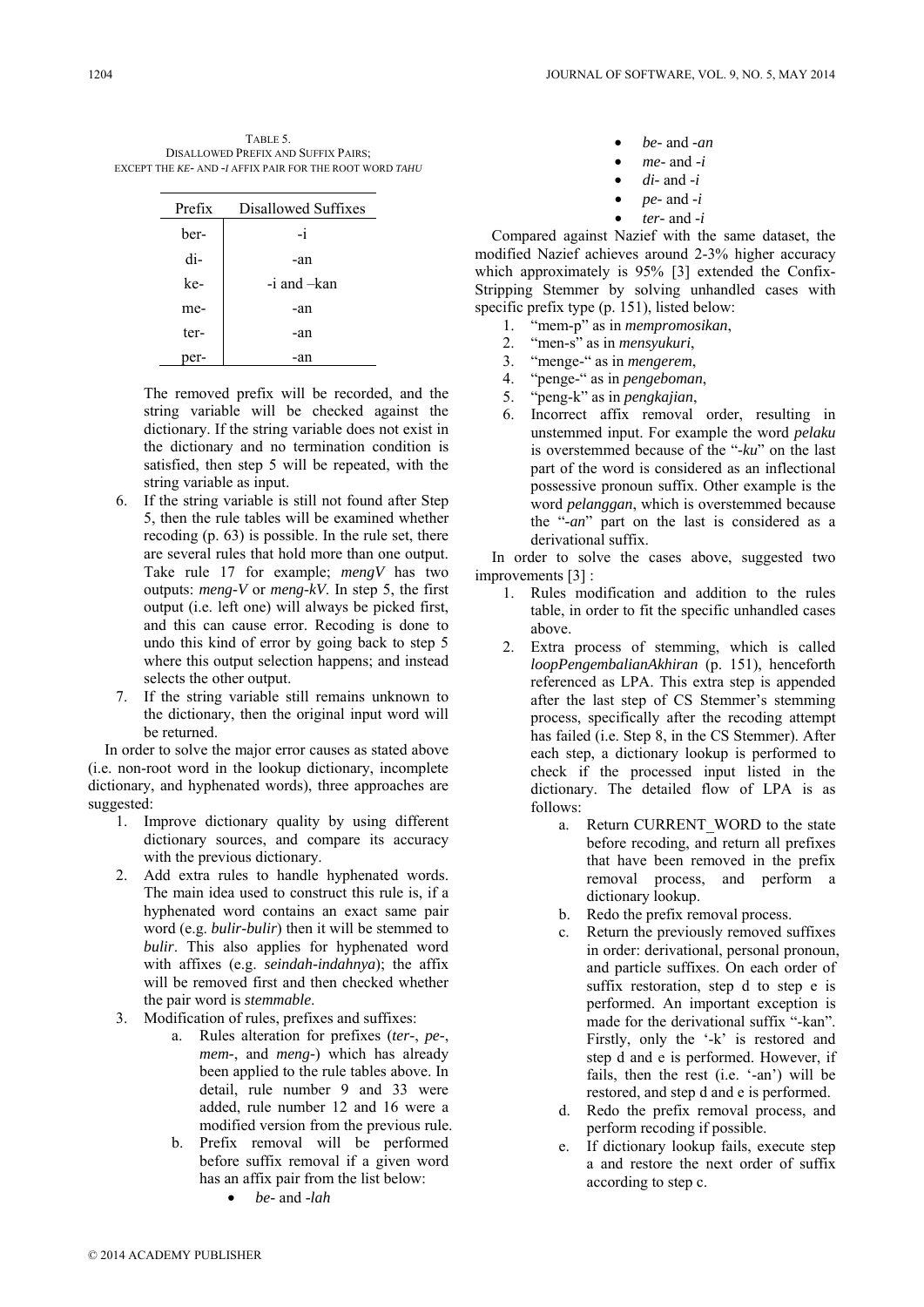#### III. PROPOSED ALGORITHM

The lemmatization algorithm based on the state of the art, Enhanced Confix Stripping Stemmer (henceforth referred as ECS) [3]. This research does not aim to improve ECS, because it is different in goal/purpose. The lemmatization algorithm aims to modify ECS instead, in order to fit the lemmatization concept. However, there are similarities in some of the processes, for example, removal of affix, in order to reach its lemma form. These kinds of process can be re-implemented with minimal changes. There are some cases that does not stemmed successfully by ECS; that will hopefully be solved by lemmatization algorithm. These cases are:

- 1. Ineffective Rule, especially rules that handle *meny-* and *peny-*. For example, *penyanyi* and *menyatakan*.
- 2. Compound words constructed from lemma phrases, such as *diberitahukan*.
- 3. Over-stemming, such as *penyidikan* to *sidi*.
- 4. Under-stemming, such as *mengalami* produces *alami*.

Depicted in Figure 1, the lemmatization algorithm includes several processes:

- A. **Dictionary Lookup**. This process checks whether the word is listed as a lemma in the dictionary. When the lookup succeeds, then the algorithm will stop, and the lemma will be returned as a result. This process is executed at the end of every executed process, to ensure that every applied transformation are always checked and will be immediately returned as result when the lemma is found. There are phrases that are considered as a lemma, for example, 'tanggung jawab'. These lemma phrases, when given a confix, will be joined together and become one word (compound word). e.g. the lemma phrase '*tanggung jawab'*, when given a '*per- -an*' confix, will result in *pertanggungjawaban*. This case is not handled by the previous stemming algorithm, because it consists of more than one word.
- B. **Rule Precedence Check**, This process is executed to determine the other processes' execution order. There are some prefix-suffix combinations that produce faster, and more accurate result, if prefix removal is executed prior to suffix removal. These combinations are:



Figure 1. Lemmatization Algorithm Flowchart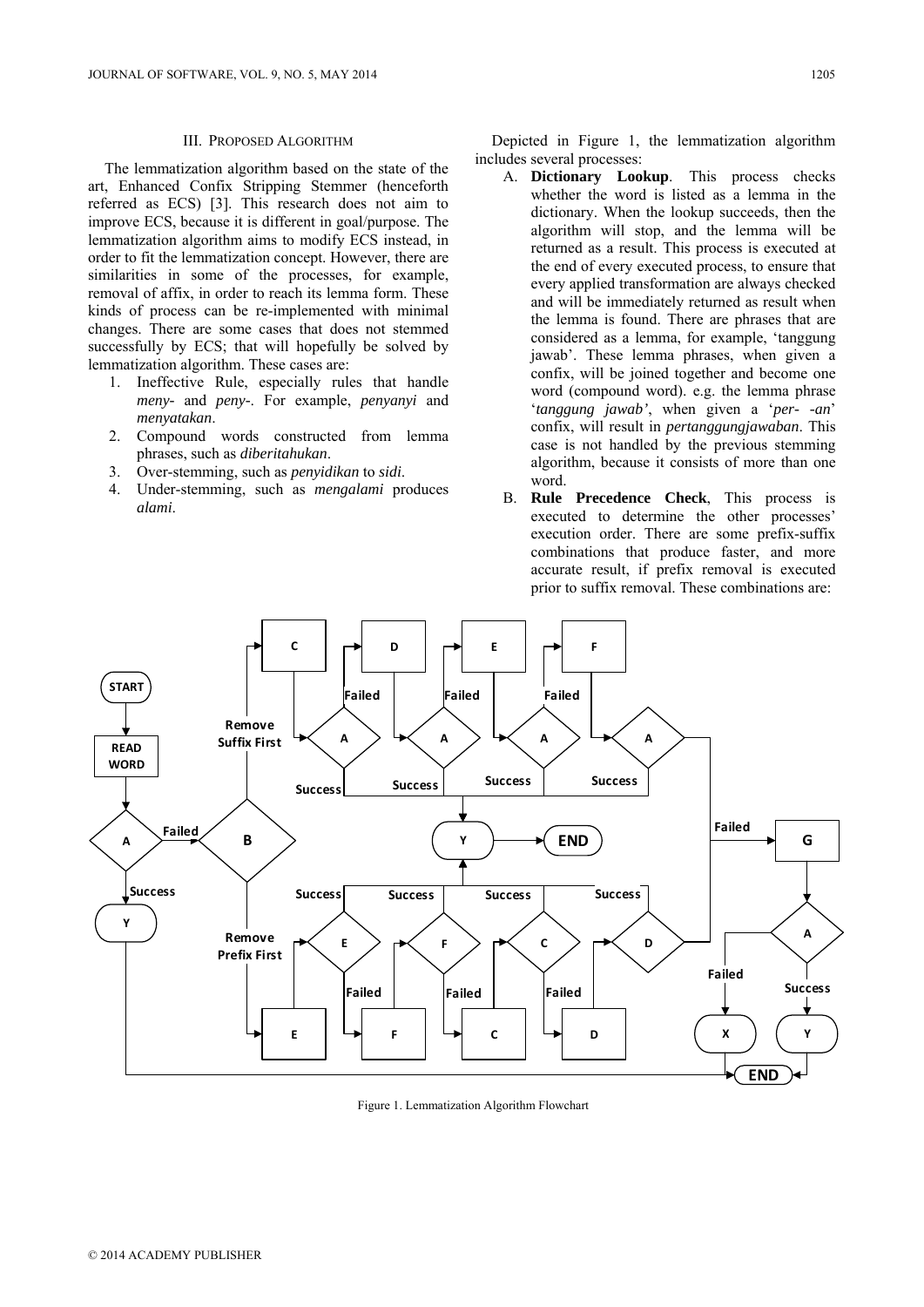*be-* and *-lah*,

- 1. *be-* and *-an*,
- 2. *me-* and *-i*,
- 3. *di-* and *-i*,
- 4. *pe-* and *-i*,
- 5. *te-* and *-i*.

When an input word has a prefix-suffix pair that satisfies the combinations listed, then the execution order will be *derivational prefix removal*, *recoding*, *inflectional suffix removal*, *and derivational suffix removal*. On the contrary, if the affix pair of input word does not match any of the affix combinations listed, then *inflectional suffix removal* and *derivational suffix removal* will be performed/executed first.

- C. **Inflectional Suffix Removal.** Inflectional suffix has two types of suffix, *particle* {'-lah', '-kah', '-tah', '-pun'} and *possessive pronoun* {'-ku', ' mu', '-nya'}. Indonesian language structure dictates that *particle* suffix will always be the last suffix added on a word. So, this process will try to remove *particle* suffix before removing *possessive pronoun* suffix. For example, the word '*bajukupun*' contains the particle '-pun', and the possessive pronoun '-ku'. The particle will be removed first, resulting in '*bajuku*', and a dictionary lookup is performed. Since the word is not listed in dictionary, the possessive pronoun is removed, producing the word '*baju*' as result.
- D. **Derivational Suffix Removal.** This process will try to remove derivational suffix {*-i, -kan, -an*} from a given word. Derivational suffix is always added to a word before adding inflectional suffix. It means that this process will always be executed after inflectional suffix removal (except when the word has no inflectional suffixes). For example, the word *nyalakan* contains the derivational suffix -*kan*, therefore it will be removed and produces the word *nyala* as result.
- E. **Derivational Prefix Removal**. Derivational prefix has two kind of groups, *plain* {'di-', 'ke-',  $\{$  se-' $\}$  and *complex*  $\{$  me-', 'be-', 'pe-', 'te-' $\}$ . Plain prefixes, as the name suggests, do not require any rule, nor transform the word when added; which means, the removal process is done by directly removing the detected plain prefixes (e.g. 'dibawa', 'sejalan', 'ketutup'). On the other hand, complex prefixes transform the word when added. Indonesian language permits derivational prefix combination on a word (e.g. 'berkelanjutan' which originates from 'lanjut'), however there are constraints that limit the combination possibility. The possible combinations are:
	- 1. 'di-', followed by 'pe-' or 'be-' prefix type (e.g. 'diperlakukan' and 'diberlakukan')
	- 2. 'ke-', followed by 'be-' or 'te-' prefix type (e.g. 'kebersamaan' and 'keterlambatan')
- 3. 'be-', followed by 'pe-' prefix type (e.g. 'berpengalaman')
- 4. 'me-', followed by 'pe-', 'te-, or 'be-' prefix type (e.g. 'mempersulit', 'menertawakan', and 'membelajarkan')
- 5. 'pe-', followed by 'be-' prefix type (e.g. 'pemberhentian'), with special case for 'tertawa' ('penertawaan').

The lemmatization algorithm will remove up to three prefixes and three suffixes; whereas the three suffixes consists of derivational suffix, possessive pronoun, and and particle suffix types and the prefixes follow the combination rule above. Therefore, this process is repetitive, up to three iterations. At the end of every iteration, the current state of word is checked against the dictionary in order to prevent overstemming. Termination also occurs when the currently identified prefix has been removed in the previous iteration, or the word contains a disallowed affix pair (prefix-suffix), listed below:

| TABLE 6.<br><b>DISALLOWED AFFIX PAIRS</b> |             |  |  |  |
|-------------------------------------------|-------------|--|--|--|
| <b>Prefix</b>                             | Suffix      |  |  |  |
| be-                                       | -i          |  |  |  |
| di-                                       | -an         |  |  |  |
| ke-                                       | $-i$ , -kan |  |  |  |
| me-                                       | -an         |  |  |  |
| se-                                       | $-i$ , -kan |  |  |  |
| te-                                       | -an         |  |  |  |

A valid word can contain up to two prefixes, and three suffixes. However this is not true for Indonesian scheme; take for example '*sepengetahuan*' which contains the prefix '*se-*', '*pe-*', and '*ke-*'. In this step, the '*se*-' prefix will be removed; which produces '*pengetahuan'*. On the second iteration, '*pe*-' will be removed; which produces '*ketahuan*'. The last iteration will remove '*ke*-', which produces '*tahuan'*. So, the lemmatization algorithm will iterate up to three times.

F. **Recoding**. When affix removal process still fails the dictionary lookup, there are a possibility that the removal process did not transform the word accordingly. For example, the word 'menanya' is transformed into 'me-nanya' which in result fails the lookup; this happens because the original word, 'tanya', is transformed into 'nanya' when combined with the prefix 'me-'. However, there are also cases where the lemma's first letter is 'n', for example 'nama' in the word 'menamai'. The purpose of recoding is to go through all kinds of transformation possibilities. This is achieved by recording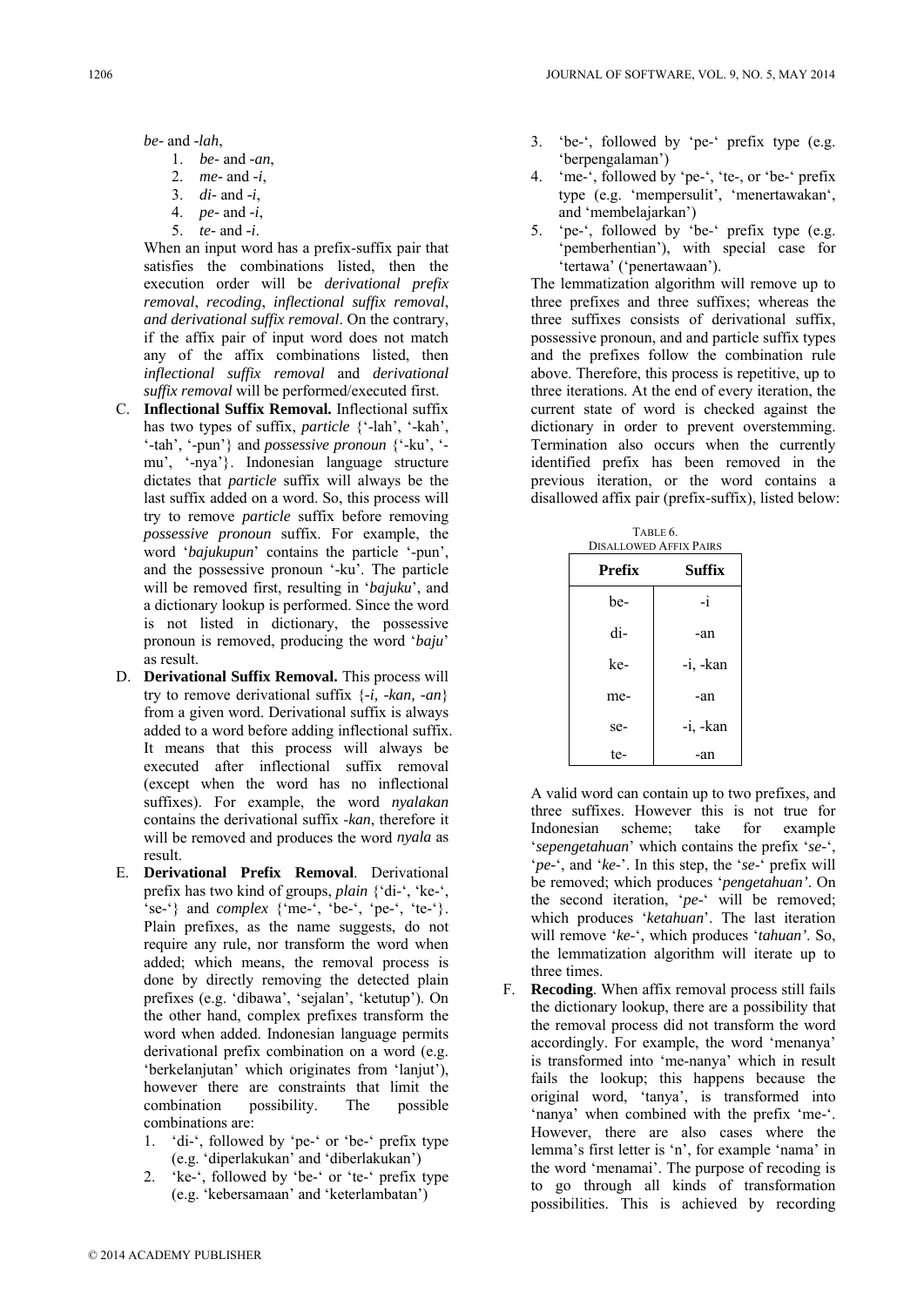alternative path of transformation. Take rule 1 for example, there are two possible output. On affix removal, the chosen output will always be the left one; However when this process is executed, the algorithm checks whether there are any alternative path recorded when removing affixes; and then replaces the current transformation with the alternative. For example, the word '*berima*' (in rhythm), contains the prefix '*be*-', and affix removal rule 1 will be applied (Table 3.1) because it follows the pattern '*berV*…'. However, the default output of this rule is to remove 'ber-' from the word, resulting in '*ima'* and this causes the dictionary lookup to fail. This process checks for the recoding path, i.e. 'berV… to 'be – rV…', reattached the removed prefix (from '*ima'* to '*berima'*), and applied the recoding rule (from '*berima'* to '*rima'*) and produces '*rima'* as result.

- G. **Suffix Backtracking**. This process is attempted after affix removal and recoding fails dictionary lookup. On each step, prefix removal and recoding will performed. First, the prefixes that have been removed will be reattached to the word; then prefix removal and recoding is performed. If the result fails the dictionary, the prefixes are reattached and the removed derivational suffix will also be reattached. If the result still fails, reattach prefixes, derivational suffix, and possessive pronoun. If the result still fails, the last step is the reattach the particle. There is a special case, when the removed derivational suffix is '-kan', then '-k' will be attached first. If the result fails, then '-an' will be attached. Considering the word '*pemberhentiannyapun*', and assuming that the dictionary lookup will always returns failure, the reattachment will be:
	- 1. Reattach prefixes: *pemberhenti*, and perform derivational prefix removal:
		- a. '*pe*-' prefix removed, resulting in '*berhenti'*
		- b. '*be*-' prefix removed, resulting in '*henti'*
	- 2. Reattach derivational suffix: *pemberhentian*, and perform derivational prefix removal:
	- a. '*pe*-' prefix removed, resulting in '*berhentian'*
		- b. '*be*-' prefix removed, resulting in '*hentian'*
	- 3. Reattach possessive pronoun: *pemberhentiannya*, and perform derivational prefix removal:
		- a. '*pe*-' prefix removed, resulting in '*berhentiannya'*
		- b. '*be*-' prefix removed, resulting in '*hentiannya'*
	- 4. Reattach particle: *pemberhentiannyapun* and perform derivational prefix removal:
- b. '*be*-' prefix removed, resulting in '*hentiannyapun'*
- H. **Return Original Word** (represented by X). This means that the lemmatization process fails to find the lemma.
- **Return Lemma** (represented by Y). This means that the lemmatization has successfully found a lemma from the given word.

The test data/sample was collected manually from Kompas.com, one of the biggest news companies in Indonesia. The 25 articles collected were from Kompas.com's online article taken between 1<sup>st</sup> November  $2012$  and  $15<sup>th</sup>$  January 2013, and distributed evenly between 10 news categories. Before lemmatized, the articles were parsed so it fits these conditions:

- 1. Minimum length of tested word is 4.
- 2. Numbers and special characters are truncated, leaving alphabets and stripes ('-').
- 3. The data is supplied in a form of one word per lemmatization process.

The parsed/formatted data contains 57,261 valid words with an average of 6.68 characters per word, and 7,829 unique valid words. The data is stored in a MySQL table to ease testing process. In analyzing the test data, there are several constraints/limitations to which lemmatization process are considered a success, which are considered an error/fault, and specific cases that are out of the current algorithm's scope. A lemmatization is considered successful, if a lemma is correctly produced from the input word. There are some cases that a lemma is produced incorrectly, which will fall to the error category. Out-of-scope cases are considered invalid or unqualified; therefore neither counted as a failure nor success. These out-of-scope cases are:

- 1. **Proper Nouns and Abbreviations**, which include people, area, or company names (Microsoft, Bandung, PT.KAI, etc.). The main reason this is included as out of scope, because they do not exist in the dictionary.
- 2. **Foreign Word**, which means other words not in Indonesian language. Same as point 1, they are not listed in Indonesian dictionary.
- 3. **Infix**, an affix that is inserted inside a word. For example, the infix '-er-' for 'gigi' which produces 'gerigi'. Words that contain infix are already listed as lemma; therefore infix removal procedure is not supported by this algorithm.
- 4. **Non-standard Words and Affixes**, which mean words that is not defined in Indonesian Dictionary, or *slang* words and affixes. A few examples of these words would be '*nggak*', '*gue*'*,* '*bukain*' with its '*–in'* suffix.

Lemmatization errors can be classified into a few categories:

1. Overlemmatized: This term is similar to overstemming; Affix removal is performed too much/extensively, such that the produced lemma is not as expected. For example, in ECS's case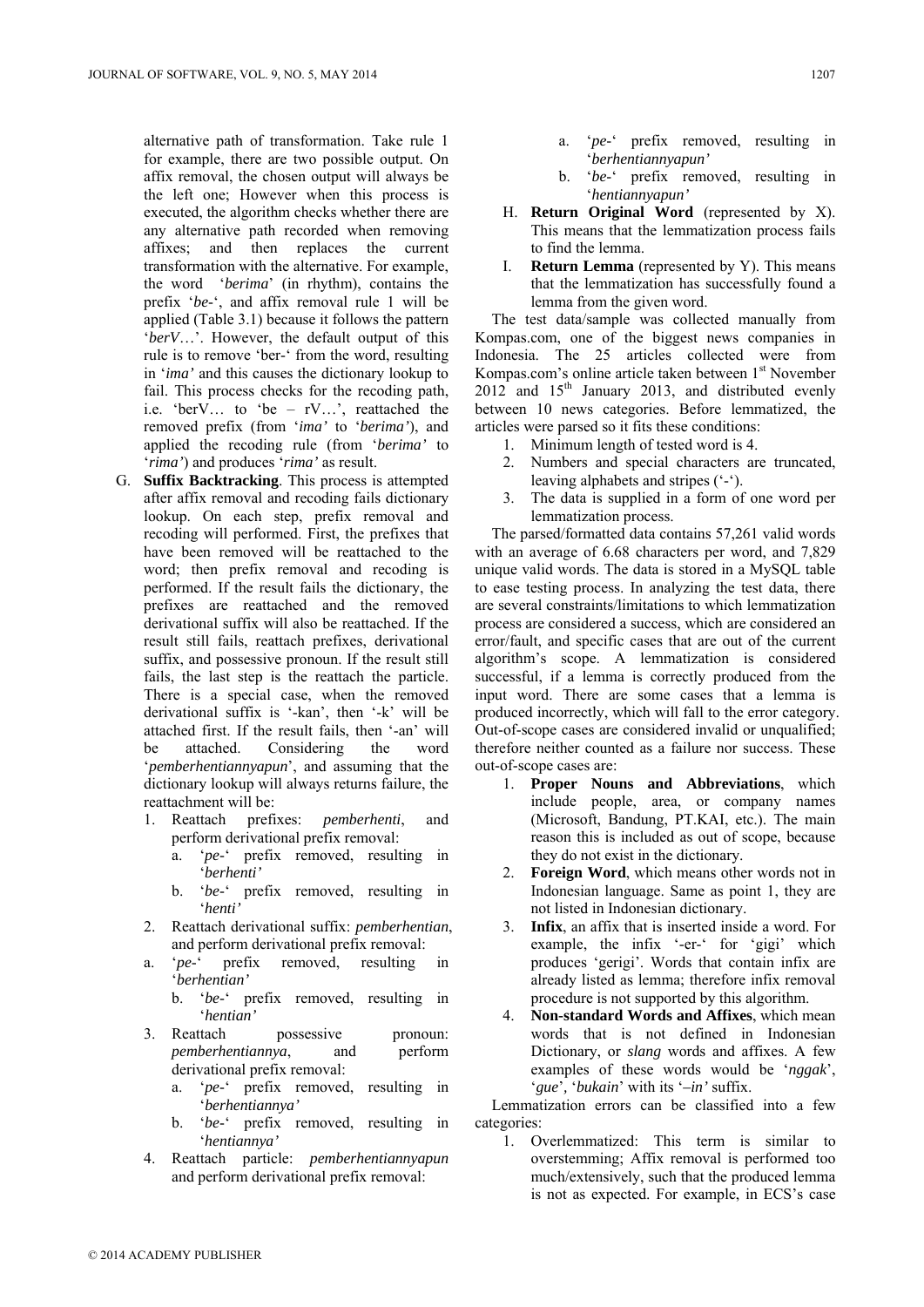of overstemming, 'penyidikan' to 'sidi', where the correct one should be 'sidik'.

- 2. Underlemmatized: This term is similar to understemming; Affix removal is performed too few, such that the produced lemma is not as expected. In ECS's case, 'mengalami' to 'alami', where the correct one should be 'alam'.
- 3. Incorrect Rule: In this case, the affix was incorrectly removed because of ineffective or incorrect rule. For example, 'mengatakan' may become 'katak', by removing '-an' suffix, and 'meng-' prefix.

The test algorithm will fetch all parsed data, and process them one by one. The results are saved in a separate table. When the input word is immediately returned as lemma, the algorithm will return "input is lemma" exception message; this does not affect the result in any way. When the algorithm fails to obtain the lemma from input word, it will return the original word, however with an exception message "lemma not found". However, this does not mean that all results produced with an exception message is classified as error; the message can also indicate proper nouns and foreign words. After successfully storing the process results to the database, a manual inspection is done to analyze lemmatization errors. The algorithm itself does not know when it is overlemmatizing/underlemmatizing the input word; when it finds a lemma, then it will be returned as success. These cases need to be classified manually.

#### IV. RESULT AND EVALUATION

The algorithm was implemented to a simple web application, built in PHP and using MySQL database. The user is asked to directly input the desired word without preparing the batch files. The screenshot is shown in Figure 2. Basically, an input is supplied to the application, and an output will be shown as result.



Figure 2. Main Display of Indonesian Lemmatizer

When a lemmatization process is successful, then Figure 3 will be shown; however when the lemmatization process returns error, such as lemma not found, then Figure 4 will be shown instead.



Figure 3. Display of Successful Lemmatization



Figure 4. Display of Failed Lemmatization

Based on 25 articles in 10 categories captured from Kompas.com, the results are summarized as seen in table 7 and 8.

From table 7, it can be seen that many words are adopted from each category. From the categories, the total words are put in the T column, while the valid test data count is put in V column. After lemmatizing process, the data count is put in S column. Despite of the successful process, error is also occurred. The total error/failure of the data is put in E column. At the end, precision is calculated by dividing S by V.

TABLE 7. TEST RESULT FOR NON-UNIQUE COLLECTION

|                 | FULL. |       |       |     |         |
|-----------------|-------|-------|-------|-----|---------|
| Category        | T     | V     | S     | E   | P       |
| <b>Business</b> | 6344  | 5627  | 5550  | 77  | 0.98632 |
| Regional        | 6470  | 4802  | 5846  | 81  | 0.98313 |
| Education       | 4165  | 5927  | 3598  | 32  | 0.99460 |
| Science         | 6246  | 5504  | 5398  | 73  | 0.98674 |
| <b>Sports</b>   | 6231  | 3242  | 5522  | 42  | 0.98705 |
| International   | 10953 | 3630  | 9917  | 75  | 0.97934 |
| Megapolitan     | 3998  | 5471  | 3214  | 28  | 0.99488 |
| National        | 5499  | 5564  | 4764  | 38  | 0.99317 |
| Oasis           | 6087  | 9992  | 5462  | 42  | 0.99580 |
| Travel          | 8379  | 7502  | 7457  | 45  | 0.99400 |
| All             | 64372 | 57261 | 56728 | 533 | 0.99069 |

Table 7 shows that only non-unique, words that appears in many occurrences, are included, while table 8 shows only unique words.